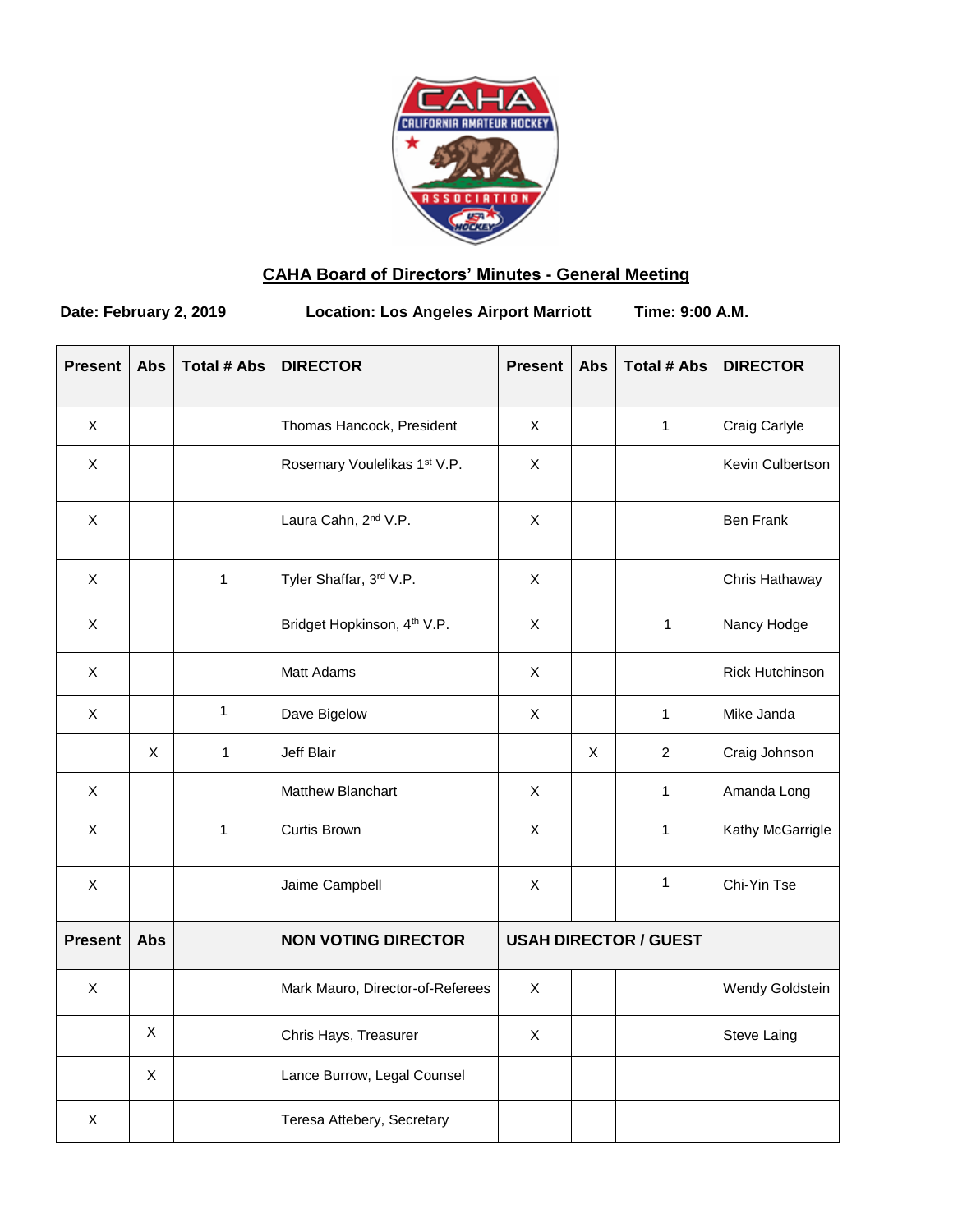Thomas Hancock called the meeting to order at 9:03 am. There are 18 directors present; therefore a quorum present.

November minutes reviewed – Kevin Culbertson motioned to approve minutes with corrections. Second by Rosemary Voulelikas. **Motion passed**.

## **President's Report –Tom Hancock**

Tom reported that USA Hockey's Winter meeting was last month. There are changes coming that will affect liabilities.

### **Financial Report – Chris Hays**

Chris was unable to attend. Financial reports being distributed to the board. Budget has been tabled. Tom will be working with Chris to finalize the budget and will send to the board for review and approval.

### **Member Services; Screening; SafeSport – Jaime Campbell**

### **Member Services**:

- Final reconciliation for the current season of paying members:
	- $\circ$  85 paying members (up net 3)
	- o \$21,030 gross collections
	- o \$622.20 in fees
	- $\circ$  \$20,407.80 net collections a record year
- Notes:
	- $\circ$  We collected everything 2 months faster than any prior year; primarily due to the mandatory online payment.
	- o The processing fees from RMR are 65% less than we used to pay to PayPal.

### **Screening:**

- 6427 screened members at this time
- 4808 active
- 86 on probationary participation
- 11 ineligible just this season

#### **SafeSport:**

- SafeSport reports 32 / 22
- 3 reports to the USCSS
- 16/22 reports handled at local level
- 6 handled by affiliate
- Upcoming changes later today are officially federal law, and as Tom mentioned, there are new liabilities for every adult participant; every needs to hear it, and you need to take back to your programs.

Tom commended Jaime on this logistical monster.

#### **Legal Counsel – Lance Burrow**

Lance was unable to attend. Tom to touch base with Lance as we need a more active Legal Counsel.

#### **Dispute Resolutions & Penalty Review – Rosemary Voulelikas**

Rosemary reported on suspensions with a highlight on the leaving the bench penalty.

## **ADM Update/Report – Ben Frank**

Ben reported that he will be working with Ducks and Sharks regarding hosting NARCE event. There are plans for a 3-4 day on & off-ice coach training on the west coast. Target is to start with a hockey director course. Ben will reach out to Rick Hutchinson, Curtis Brown, Dave Bigelow and Matt Adams.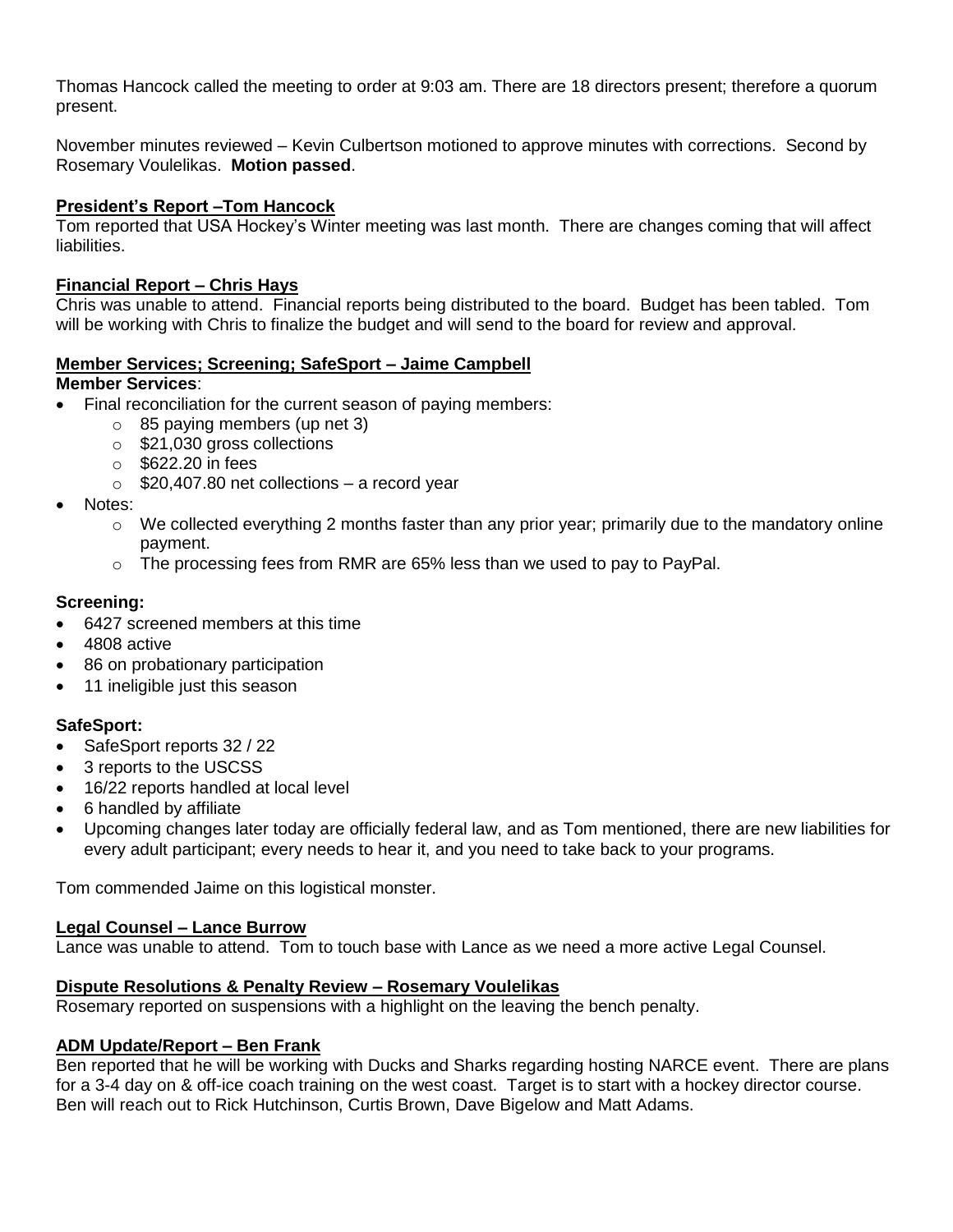## **Director of Referees Report – Mark Mauro**

Mark reported that Referees for Tier I playoffs have been scheduled – 3 from San Diego; 2 from NORCAL and 9 from LAHOA. He is working in Tier II, there are 15 refs planned. Tier I minor and HS will be staffed by LAHOA. A/BB/B States have not been started yet.

Mark reported that we have less refs coming in than are going out. Very few refs rely on reffing income.

## **Youth Council Report – Laura Cahn**

Tier I applications:

- At 11U, there were 3 applications: Jr Ducks; Jr Kings and Jr Sharks all current teams. Ben Frank motioned to approve all 3 applications. Second by Rosemary Voulelikas. **All 3 applications approved**.
- At 12U, there were 3 applications: Jr Ducks; Jr Kings and Jr Sharks all current teams. Rosemary Voulelikas motioned to approve all 3 applications. Second by Chris Hathaway. **All 3 applications approved**.
- At 13U, there were 4 applications: Jr Ducks; Jr Kings and Jr Sharks all current teams. The Jr Ice Dogs was the only new applicant. Dave Bigelow motioned to approve all 4 applications. Second by Rosemary Voulelikas. Discussion about the Jr Ice Dogs make-up; they have a good foundation and PDR**. All 4 applications approved**.
- At 14U, there were 3 applications; Jr Ducks; Jr Kings and Jr Sharks all current teams. Craig Carlyle motioned to approve all 3 applications. Second by Rosemary Voulelikas. **All 3 applications approved**.
- At 15, there were 3 applications; Jr Ducks; Jr Kings and Jr Sharks all current teams. Rosemary Voulelikas motioned to approve all 3 applications. Second by Rick Hutchinson. **All 3 applications approved**.
- At 16U, there were 4 applications; Jr Ducks; Jr Kings and Jr Sharks all current teams. The Jr Reign was the only new applicant. Dave Bigelow motioned to approve applications. Second by Rosemary Voulelikas. After a long discussion with various concerns, there was a ballot vote regarding the Jr Reign which failed 16-2. Curtis Brown motioned to approve Jr Ducks; Jr Kings and Jr Sharks. Second by Rick Hutchinson. **Applications for Jr Ducks; Jr Kings and Jr Sharks approved**.
- At 18U, there were 4 applications: Jr Ducks; Jr Kings; Jr Sharks and Jr Reign all current teams. Rosemary Voulelikas motioned to approve applications. Second by Dave Bigelow. **All 4 applications approved**
- At Girls 12, there were 3 applications: Jr Ducks and Jr Sharks current teams, plus the LA Lions. Chris Hathaway motioned to approve applications. Second by Curtis Brown. After a long discussion with various concerns, there was a ballot vote regarding the LA Lions which failed 12-6. Amanda Long motioned to approve the Jr Ducks and Jr Sharks applications. Second by Chi-Yin Tse. Ballot vote passed 17-1. **Applications for Jr Ducks and Jr Sharks approved**. Chris Hathaway motioned to approve the LA Lions. Second by Craig Carlyle. Ballot vote failed 11-7. LA Lions application not approved.
- At Girls 14, there were 2 applications: Jr Ducks and Jr Sharks current teams. Kathy McGarrigle motioned to approve both applications. Second by Jaime Campbell. **Both applications approved**.
- At Girls 16, there were 2 applications: Jr Ducks and Jr Sharks Jr Ducks are a current team. CAHA only has 1 Girls 16 team allowed. Bridget Hopkinson motioned to approve the Jr Ducks application. Second by Rick Hutchinson. **Jr Ducks application approved**. Amanda Long would like to request a waiver for the Jr Sharks. Tom believes the waiver would be approved. Kathy McGarrigle motioned to approve the Jr Sharks submitting a waiver to allow the Jr Sharks Girls 16 Tier I be an approved team. Second by Rosemary Voulelikas. **Motion passed for Jr Sharks to submit waiver**.
- At Girls 19, there was 2 application: Jr Ducks current team. Kevin Culbertson motioned to approve application. Second by Nancy Hodge. **Jr Ducks application approved**.

## **2019-20 Tryout dates:**

For this year only, Youth Council would like the following dates approved to be the earliest dates that tryouts can take place: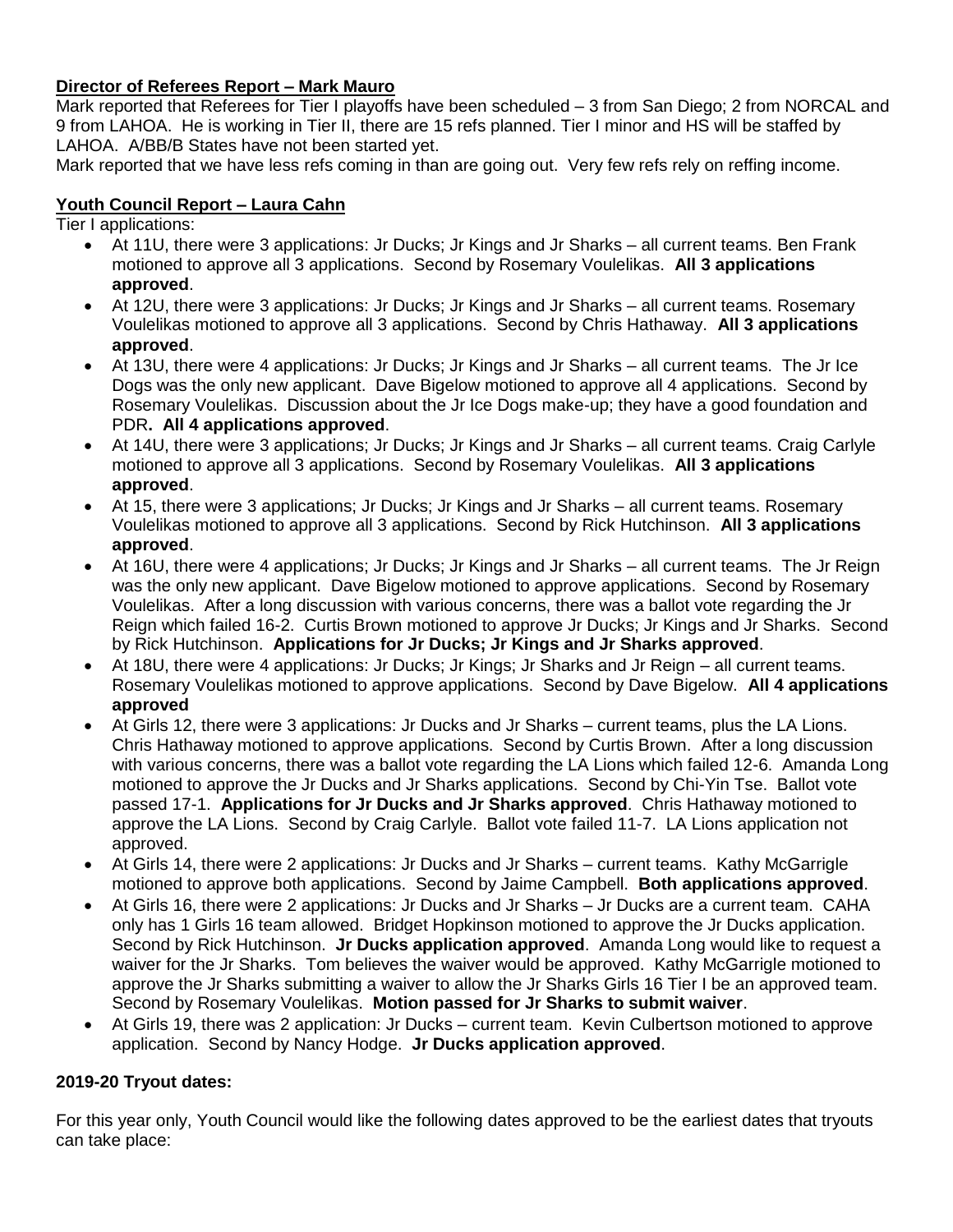- $\bullet$  Tier I May 17
- Tier II May 31
- Youth/High School June 7

Tyler Shaffar motioned to approve tryout dates for the 2019-20 season only. Second by Rosemary Voulelikas. **Motion passed**.

## **2019-2021 Rules:**

Proposed rule changes were distributed to all in attendance. Laura went over proposals by section as referenced in the current Guidebook.

- Mike Janda motioned to approve the rule changes as proposed for Section 1. Second by Jaime Campbell. **Motion passed**.
- Jaime Campbell motioned to approve the rule changes as proposed for Section 2. Second by Rosemary Voulelikas. **Motion passed**.
- For section 3, Bridget Hopkinson motioned to keep the maximum number of coaches allowed on a roster as is at 10. Second by Craig Carlyle. **Motion passed** to approve Section 3 with the change.
- Rosemary Voulelikas motioned to approve the rule changes as proposed for Section 4. Second by Bridget Hopkinson. **Motion passed**.
- Verbiage for the CAHA Select Camp has been created to be added to the Guidebook. Bridget Hopkinson motioned to approve the new verbiage. Second by Dave Bigelow. **Motion passed**.
- For Section 6, all portions pertaining to Screening and SafeSport were tabled due to changes with USOC pending changes. Language for current Guidebook section 6.12 was updated. New text proposed for current Guidebook section 6.17 was removed. Newly proposed section on definition of Games, Exhibition Games and Scrimmages was tabled. Rosemary Voulelikas motioned to approve proposed rule changes with the above notes. Second by Craig Carlyle. **Motion passed**.
- Rosemary Voulelikas motioned to approve the rule changes as proposed for Section 7. Second by Matt Blanchart. **Motion passed**.
- Dave Bigelow motioned to approve the rule changes proposed for Section 8 with minor verbiage cleanup. Second by Craig Carlyle. **Motion passed**.
- Tyler Shaffar motioned to approve the rule changes proposed for Section 9. Second by Rosemary Voulelikas. **Motion passed**.
- Tyler Shaffar motioned to approve the rule changes proposed for Section 10. Second by Chi-Yin Tse. **Motion passed**.
- Dave Bigelow motioned to approve the rule changes proposed for the Girls Section. Second by Kathy McGarrigle. **Motion passed**.
- Dave Bigelow motioned to approve the rule changes proposed for the High School Section. Second by Craig Carlyle. **Motion passed**.
- Craig Carlyle motioned to approve the rule changes proposed for Sections 14-25. Second by Dave Bigelow. **Motion passed**.
- Kevin Culbertson motioned to approve the changes approved for the Bylaws. Second by Nancy Hodge. **Motion passed**.

## **Tier I/Tier II Commissioner Report – Kevin Culbertson**

Kevin reported that the first round of Tier I state playoffs begin next weekend. For Tier II, coaches are not paying close enough attention to their scoresheets – serving of suspensions are not being recorded. Coaches are getting dinged for ineligible players. Remind all coaches to LOOK before the sign scoresheets. This is a big Tier II weekend – standings are still changing. SCAHA teams will need to play play-in games next weekend – may need to adjust SCAHA schedule.